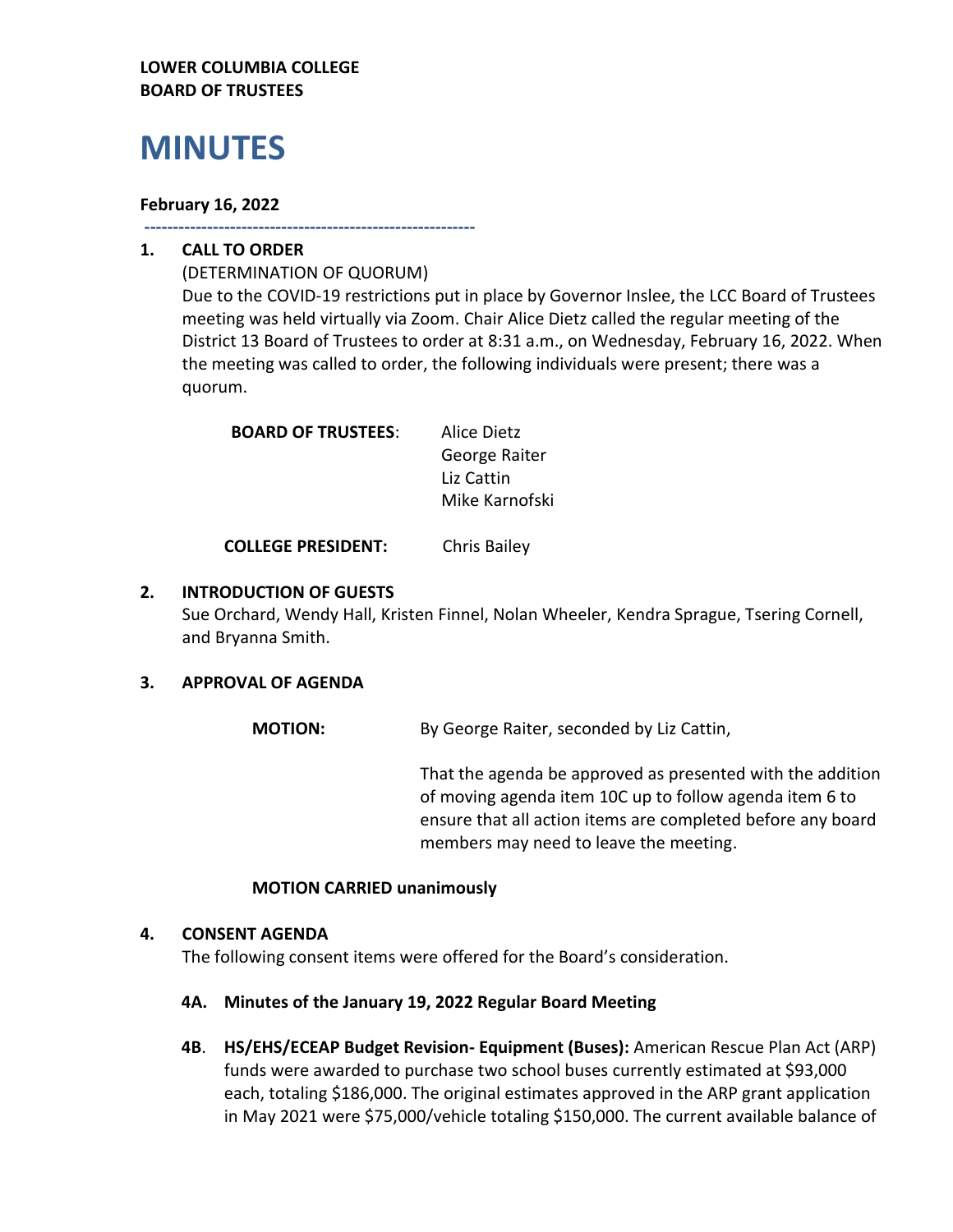ARP funds is \$344,000 and they are available to be spent through March 2023. Requesting the purchase of this equipment with the revised estimate of \$186,000.

- **4C**. **HS/EHS/ECEAP Annual Self-Assessment Action Plan:** Annually, the program conducts a self-assessment to inform program planning and continuous quality improvement. Staff, parents, and program leadership participate in the self-assessment. It is shared with both the Policy Council and Board of Trustees for adoption.
- **4D**. **HS/EHS/ECEAP Strategic Plan- Annual Update:** For year 4 of 5, 2022-23, all goals and objectives listed in the Lower Columbia College Head Start/EHS/ECEAP Strategic Plan 2019-2024 will be continued in order the maintain and extend high-quality services for the community.

**MOTION:** By George Raiter, seconded by Liz Cattin,

That the consent agenda be approved as presented.

## **MOTION CARRIED unanimously.**

## **5. PUBLIC HEARING**

**5A. Public Hearing** – Rule-making hearing to amend chapter 132M-126-115, 132M-126- 145, & 132M-126-155 WAC to meet new case law and guidance from the Department of Education regarding the federal regulations for Title IX of the Education Amendments of 1972 (Title IX).

**Chair Dietz opened the public hearing at 8:35 a.m. and asked if any written comments have been received.** Bryanna Smith stated that no written comments have been received.

*Background: Lower Columbia College must amend their chapter 132M-126-115, 132M-126-145, & 132M-126-155 WAC to meet new case law and guidance from the Department of Education regarding the federal regulations for Title IX of the Education Amendments of 1972 (Title IX) that specify how recipients of Federal financial assistance covered by Title IX, including postsecondary institutions, must respond to allegations of sexual harassment consistent with Title IX's prohibition against sex discrimination. Specifically, the changes include modifications to the appeal process, evidentiary procedure, and appointment of a hearing officer.*

This is the date for the public hearing on:

1. The amendment of chapter 132M-126-115, 132M-126-145, & 132M-126-155 WAC proposed and published in Washington State Register #22-04-014;

**MOTION:** By Mike Karnofski, seconded by Liz Cattin,

That the Board amend chapter 132M-126-115, 132M-126- 145, & 132M-126-155 WAC to meet new case law and guidance from the Department of Education as published.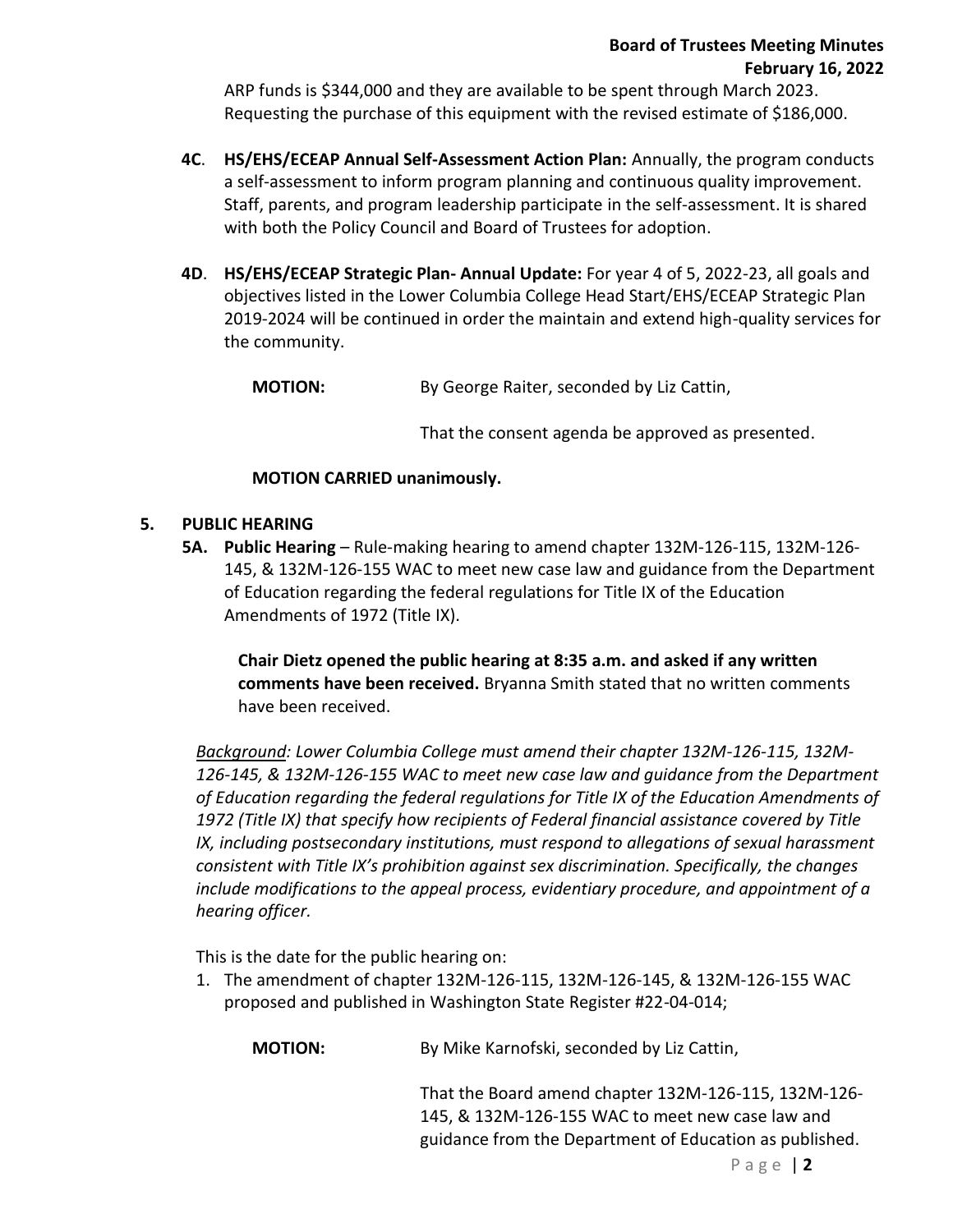## **MOTION CARRIED unanimously.**

## **Chair Dietz closed the public hearing at 8:37 a.m. following the motion and vote.**

## **6. COLLEGE INPUT**

**6A. President's Report** – President Chris Bailey shared that some information is expected to be received either today or tomorrow regarding the current indoor mask rule for Washington State. LCC is currently down 6.9% in enrollments and the organization will be doing some major changes in processes to assist with enrollment efforts. Overall, LCC is trying to increase the sustainability of the college over time. A 20% increase in cash flow has been created for the college and staff will continue to work on sustainability.

Next, President Bailey asked each vice president to report on their respective areas. Vice President of Instruction, Kristen Finnel

- $\checkmark$  BAS-TE Program staff completed the 27-month review and passed, making LCC the first community college in Washington to pass on the first submission
- $\checkmark$  Karen Joiner, dean of STEM and nursing, is retiring so a department re-org is in progress
- $\checkmark$  There will be a lot of upcoming hiring in the Instruction Department

Vice President of Administrative Services - Nolan Wheeler

- $\checkmark$  Financial statements are now being audited
- $\checkmark$  Scoring should be received next week for the capital project request submitted in December for the replacement of the Applied Arts and Admissions Buildings
- $\checkmark$  Nearing completion of the pre-design for the new Vocational Building
- $\checkmark$  The cost estimate for the Vocational Building was higher than expected; balanced the budget by making cuts and finding local funding
	- o Mike Karnofski asked about the cuts made to the pre-design of the Vocational Building: removed green roof, narrowed hallways, changed HVAC systems, and changed lighting
	- $\circ$  Alice Dietz inquired about the Vocational Building timeline: The design should be completed by June 2023 and LCC is hoping for funding in July 2023 to begin the construction process

Vice President of Student Services, Sue Orchard

 $\checkmark$  The Commencement Planning Committee has polled graduating students for preferences on commencement and, based on feedback and discussions with the EOC, some sort of recognition will be held on campus

Vice President of Effectiveness and College Relations, Wendy Hall

- $\checkmark$  LCC has four All-Washington Scholars this year who will be honored at a virtual ceremony on May 12 and will be attending the May board meeting
	- o All four students will be in the running for additional honors

Vice President of Foundation, HR & Legal Affairs, Kendra Sprague

- $\checkmark$  HR remains busy with recruitment and hiring
- $\checkmark$  The HR team presents Diversity Data to the ELT annually and did so at last week's Cabinet meeting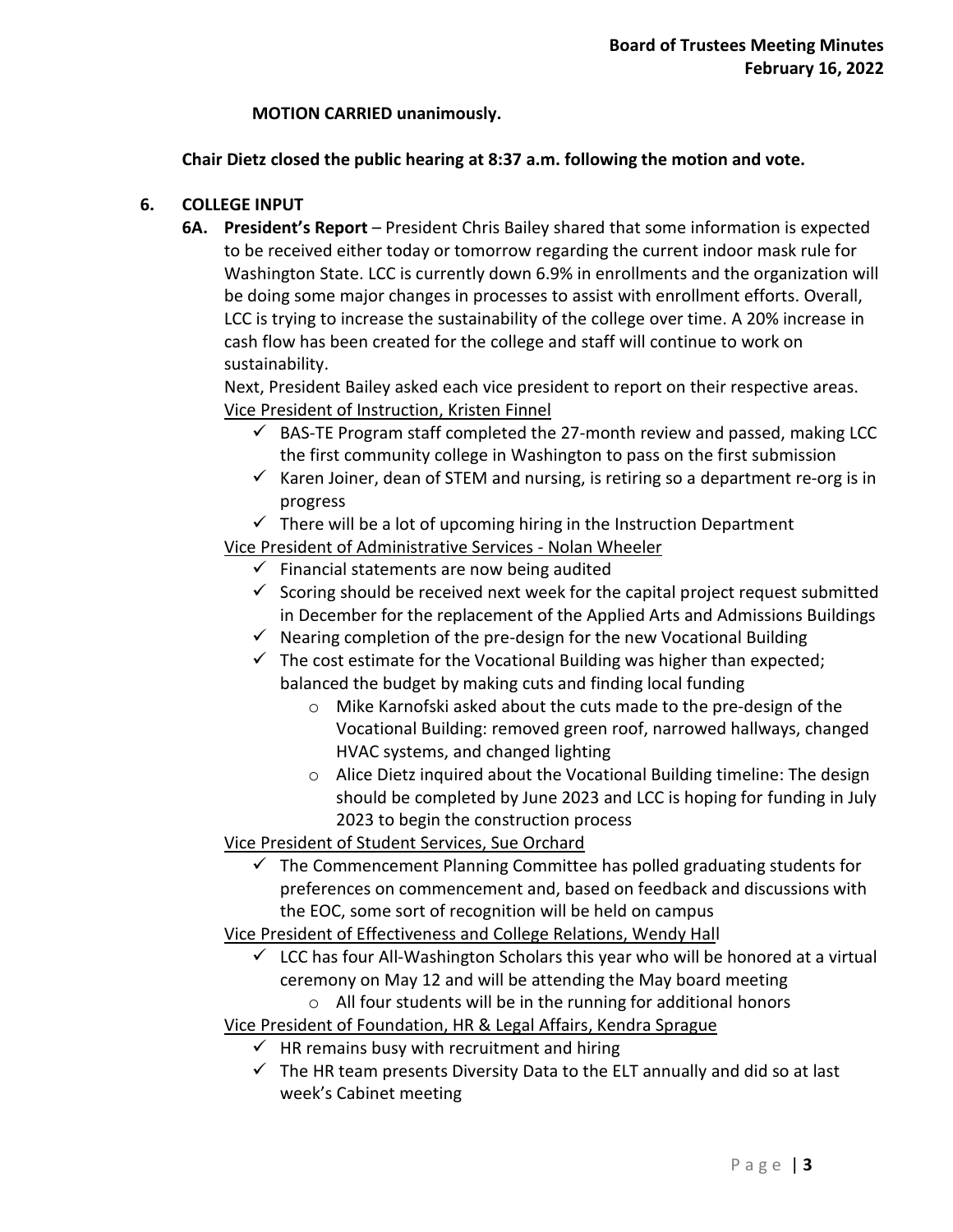- o LCC has moved the needle in terms of diversity of applicants, hires and employees and has strategies moving forward to meet additional goals regarding diversity on campus
- $\checkmark$  The foundation is in the beginning stages of feasibility study for a potential capital campaign; currently building a study taskforce
	- o Goals for the campaign could change based on feedback received during the feasibility study
- $\checkmark$  The recent Athletic Hall of Fame event was very successful
- $\checkmark$  There is an upcoming meeting with the Daily News to discuss this year's Students in Need Campaign
- $\checkmark$  The foundation has opened the scholarship application and has over \$570,000 to award to applicants

**LCCFAHE Written Report** – Brad Benjamin submitted a written report that was read by Chris Bailey. The report read as follows. "Being the President of the LCCFAHE has given me a unique perspective into LCC's approach in dealing with the pandemic. I am cautiously optimistic that the worst of COVID is behind us and think that we will be moving to the next 'new normal' over the next couple of months. I wanted to take a minute to thank the following people/committees/acronyms for the extraordinary work they have done on behalf of the LCCFAHE. I want to thank the EOT. I specifically want to thank Nolan Wheeler for sending us a daily email giving us the COVID cases while providing great resources for all of us. I know it is hard to give bad news daily, but Nolan did it in a way that felt informative. His style was appreciated at all meetings while providing us with his COVID updates. I also want to thank Jason Arrowsmith for working with faculty to determine what accommodation faculty could provide to students or if we needed to move our class modality due to COVID related issues. I want to thank the ELT. I want to specifically thank Chris Bailey for guiding LCC through this difficult time and being such a good steward of LCC's fiscal resources. I want to thank the staff in Instruction and Student Services, specifically Kristen Finnel and Sue Orchard, for helping faculty do their jobs and providing the correct instructional support to ensure student success. We look forward to collaborating with Kristen and Sue to create a class schedule that best serves our diverse student population and ensures stabilization and growth in enrollment. I want to thank the Administrative Contract Negotiating Team who worked with us to get resolution and finalize a collective bargaining agreement on ZOOM during a pandemic. I would like to specifically thank Kendra Sprague, Nolan Wheeler, and Kristen Finnel for their work during the negotiation. I think if you asked them, they would tell you it feels like we just finished negotiations and I feel the same way. All I can say to them is see you next year and let's make this a short one. I would like to personally thank Wendy Hall for being an amazing friend, mentor and advocate for Assessment work and change at LCC. LCCFAHE officer nominations are open and I will not be running for any officer position next year. I appreciate all the interactions I have had with LCC VP's, they all have been a pleasure to work with. Chris, I will miss our monthly meetings. I can honestly say I have enjoyed my time as President of FA and know the person who holds the position after me will probably do a better job than I have. I hope they enjoy it as much as I have. I will continue to make my monthly reports through this academic year and will hopefully see you all soon at a Board meeting in the Heritage Room.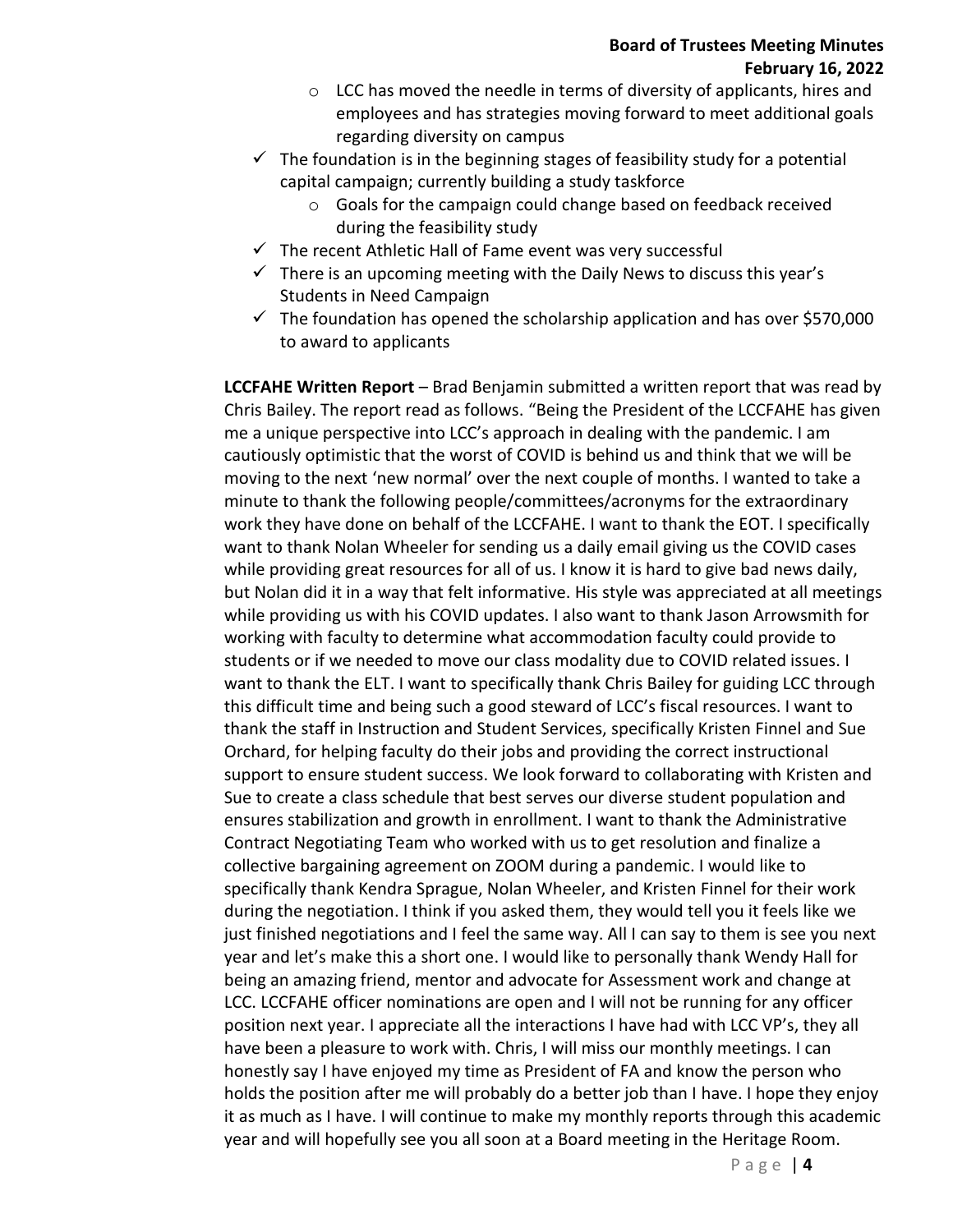#### **Board of Trustees Meeting Minutes February 16, 2022**

LCC's ECED program wrote for and received a \$10,000.00 Responsive Pathways grant. This has been added to our Early Achiever Grant which covers tuition and books worth 18 FTEs. With this grant we are going to run a Spanish in the Workplace course through Community Ed for our Early Achiever students. Additionally, we are purchasing \$1,500.00 worth of Latinx children's books for our students to check out and use in their workplace. LCC is the only college in the state that has an apprenticeship program for paraeducators and a BAS in education. We have been working with state agencies to create a Para 3 occupation apprenticeship level and it was approved by the WSATC and the RSI Plan was approved by the SBCTC in July. The apprenticeship standards were based on our program. LCC will offer 3 apprenticeship candidate placements in our BAS-TE program. The Fighting Smelt speech and debate team was named a Northwest Forensics Conference Gold Medal Program for the third year in a row. This once again places LCC among the top community college speech and debate teams in Oregon, Washington, Idaho, Montana, Utah, and Alaska. Team Captain Penelope Anderson is the second consecutive LCC student to win the Orv Iverson Award, which is presented to the top first- or second-year student across the entire season. The team's most recent result was finishing first among community colleges and winning Division II team sweepstakes at the Fred Scheller Forensics Tournament hosted by Pacific University. The team now has three final tune-up tournaments as we prepare for nationals. Washington Science Olympiad is virtual this year, there are several LCC faculty running events for regional and state. David Rosi is one of the tournament directors. Dana Cummings is working with a faculty member from Mexico (CETYS Universidad, Ensenada, Mexico) to develop and co-teach a part of a class in fall term. Both classes will work together on an international project. Cari, the faculty member from Mexico will use either her Financial Management or her Managerial Accounting class, and the BAS-OLTM students taking the Ethics and Leadership, Managing and Leading in a Diverse Society, will collaborate on the project. More to come as it develops. Thanks, Brad Benjamin LCCFAHE President."

**6B. Head Start/ECEAP Written Report** – A written report was submitted to the board and no members had any questions. This month's report included the Community Assessment Annual Update. Board member Liz Cattin asked Kristen Finnel to double check the accuracy of the funding sources from medical resources listed in the Community Assessment update.

## **7. INSTITUTIONAL MONITORING**

**7A. Academic Transfer Monitoring Written Report** –As per board request, the Transfer Monitoring Report was provided to the board in written format. Vice President Wendy Hall provided an overview of the report and answered all questions.

**MOTION:** By Liz Cattin, seconded by Mike Karnofski,

That the Mission Fulfillment and Stretch Goals for College Level Math and English in Year One for the Academic Transfer Monitoring Report be approved as presented.

#### **MOTION CARRIED unanimously.**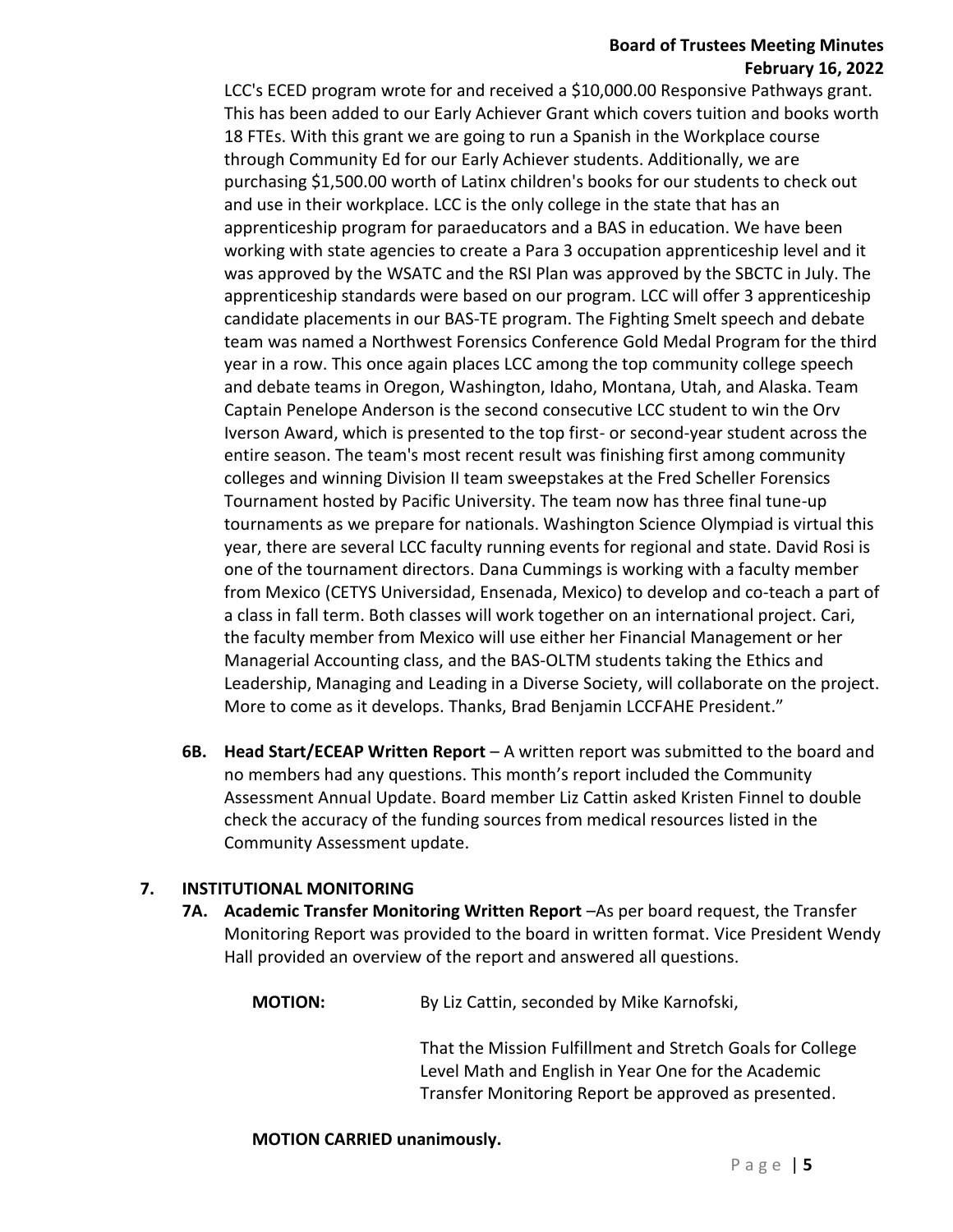#### **8. BOARD BUSINESS/INFORMATION ITEMS**

**8A. Nomination of Board Officers for 2022-23** – Per policy governance, the Board annually nominates officers in February. Elections take place as the last item of Board business during the regular March meeting.

That Mike Karnofski be nominated for 2022-23 board chair.

#### **MOTION CARRIED unanimously.**

**MOTION:** By George Raiter, seconded Mike Karnofski,

That Liz Cattin be nominated for 2022-23 board vice chair.

#### **MOTION CARRIED unanimously.**

**9. PUBLIC COMMENT** – None

**Chair Dietz adjourned the meeting at 9:24 a.m. for a 6-minute break. The meeting resumed at 9:30 a.m.** 

#### **10. BOARD WORKSHOP: ANNUAL PLANNING SESSION**

**10A. Enrollment Workshop** – Vice Presidents Kristen Finnel, Sue Orchard and Wendy Hall shared information on what is currently happening with enrollments. The pandemic has had a huge impact on enrollment at LCC and in Washington State. In 2021, State FTE fell below 2000 for the first time in over 42 years. LCC is in the "middle of the pack" in terms of decline among the state. Academic Transfer enrollments dropped 6% over the prior year and 7% over five years, Prof-Tech enrollments dropped 15% over the prior year and 12% over five years and all other enrollment dropped 30% over the prior year and 44% over five years. LCC saw the biggest enrollment decline with American Indian and Alaskan Native populations. Full and part time students were impacted at about the same rate between 2019-20 and 2020-21. There was a large gap, however, between low income students and students who were not low income. Between 2020-21 and the prior year, males and students 35 and over experienced the largest proportional enrollment declines. LCC recently started working with a marketing firm specializing in higher education to build an annual strategic marketing plan and place and purchase ads. The marketing firm's industry discount helps LCC stretch marketing dollars by 2.5%. Ads are performing well above industry averages in all categories except internet radio, which is just under. Organic social media presence is way up and applications are currently

up over 12% from the prior year. Next steps include implementing and utilizing the Customer Relations Management tool and increasing the use of video ads. LCC is working to meet students where they are, taking an equity centered approach to serving students that is collaborative, data-informed and tech supported. LCC is also following the SSIPP model; strategic, sustained, integrated, proactive, and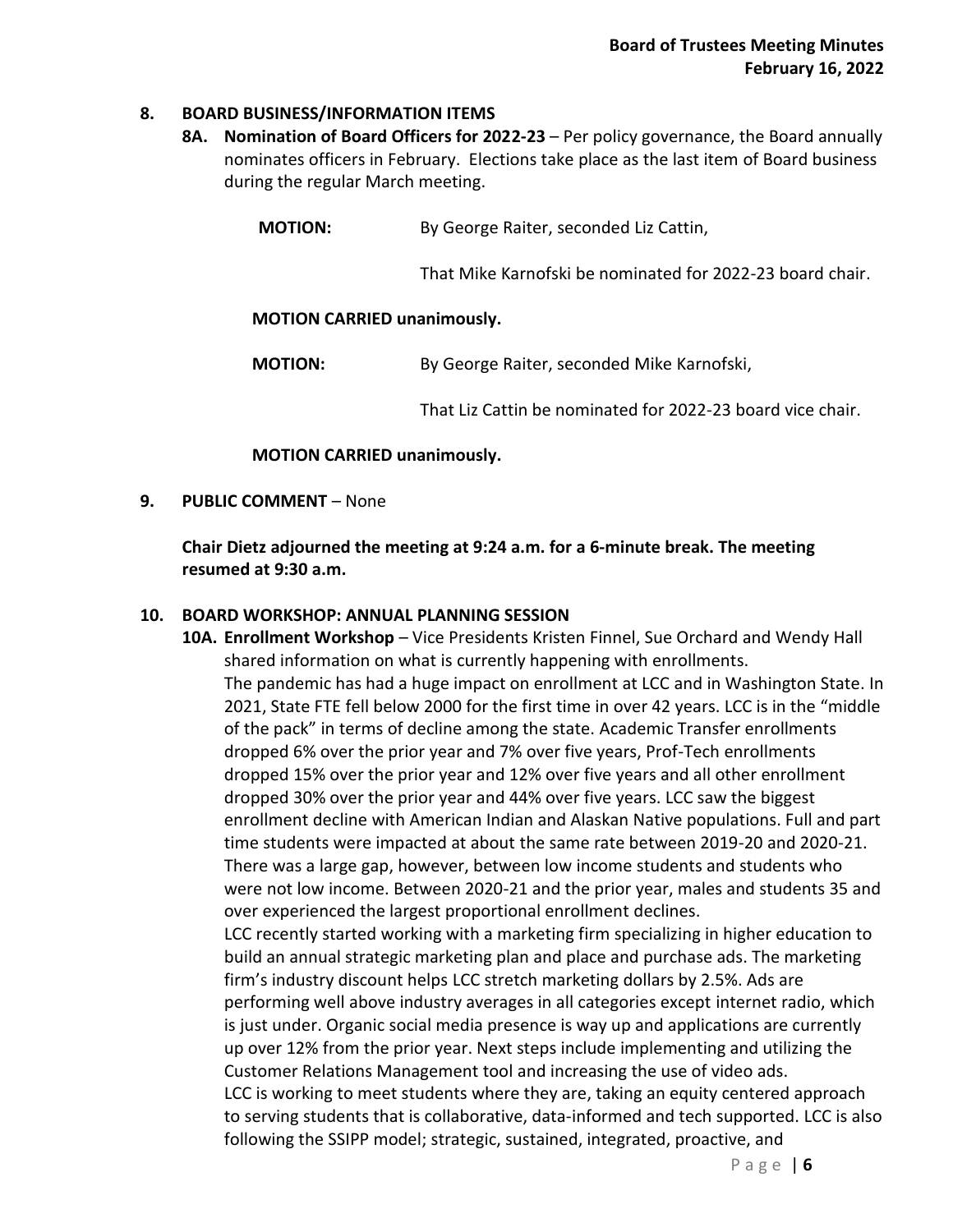## **Board of Trustees Meeting Minutes February 16, 2022**

personalized. LCC is working to improve K-12 alignment by increasing the number of high school students participating in dual credit and increasing the number of high school graduates enrolling in higher education directly after high school. LCC is also working to support adult reengagement by increasing enrollment and adult reengagement for students who have not enrolled in college and for students who have some college credits but no credential. In addition, LCC is working on onboarding and entry processes and retention and persistence with specific goals and objectives in mind.

Within instruction, there are a lot of internal and external strategies in place to support strategic enrollment. Some examples of internal strategies are TEAS and WEST-B test prep opportunities, the newly formed Para-Educators Apprenticeship Program, BAS/BS degrees, the implementation of the Associate in Pre-Nursing, Continuing Ed opportunities, the completion of the 2022-23 annual schedule, monitoring waitlists, course modalities and course schedules, and bringing a presence of culture back to campus. Some examples of external strategies include Industrial Trades Foundations and many collaborations with external partners. Overall, LCC is working hard to be very proactive regarding onboarding, enrollment

and retention.

# **Chair Dietz adjourned the meeting at 10:45 a.m. for a 5-minute break. The meeting resumed at 10:50 a.m.**

- **10B. Review Budget Parameters and Priorities (per PG section 2-5), including a budget forecast for 2022-23** – Vice President Nolan Wheeler discussed the current financial position of the college.
	- The impact of COVID can really be seen in the fund equity position of the college
	- There has been a decline in revenue collected
	- Revenue remained pretty steady in summer and fall; most of the decline happened in winter quarter
	- The operating budget is pretty much even, with a slight deficit
	- Nolan will begin forecasting for the next fiscal year
	- The decline in enrollment has negatively affected budget
	- A final revenue forecast should be completed in the next couple of weeks
- **10C. Proposed Changes to the LCC Key Performance Indicator Structure** During LCC's fall 2018 comprehensive evaluation visit, a recommendation was received in regard to assessment of general education outcomes (at LCC they are called "Global Skills") in the professional/technical area. The evaluation team accurately assessed that LCC's professional/technical programs were not participating in the annual summer assessment institute at a minimally acceptable level. The Instructional Assessment Committee determined that the two processes needed to be separated, which has occurred. The addition of a parallel KPI under the Workforce area (the same KPI exists under Academic Transfer) will simply provide a mechanism to report the data already being collected. LCC administration are proposing an additional Key Performance Indicator (KPI), "Demonstration of General Education Outcomes," under the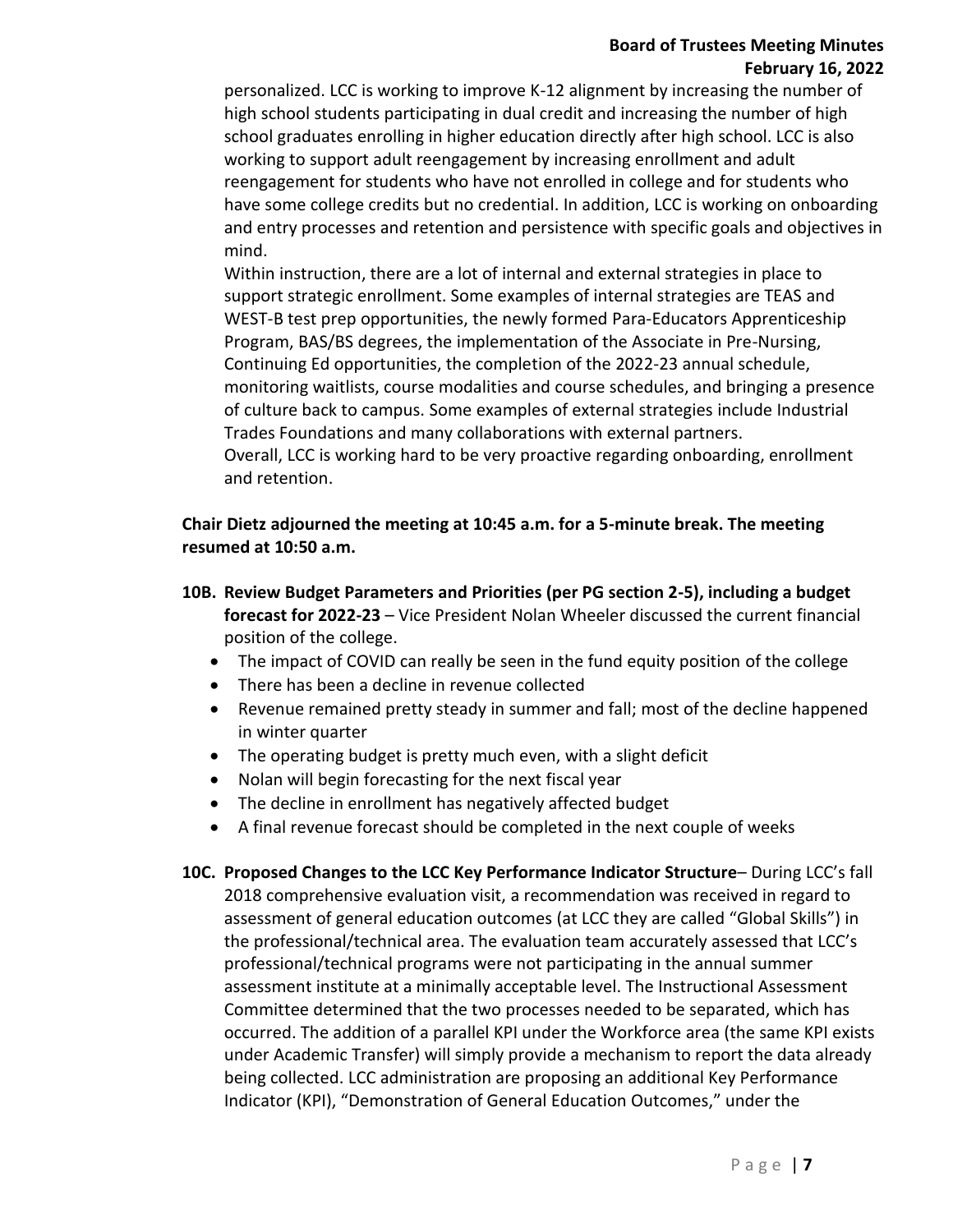"Workforce" mission area. For accreditation purposes, it is now necessary to report data separately for Academic Transfer and Professional/Technical programs.

**MOTION:** By Mike Karnofski, seconded by Liz Cattin,

That "Demonstration of General Education Outcomes" be added as a KPI to the Workforce and Economic Development monitoring report, as presented.

## **MOTION CARRIED unanimously.**

- **10D. Review College Mission (Per PG section 2-5)** –Board Policy recommends review of the College Mission statement annually. After review, the board members had no recommended changes. President Bailey mentioned that LCC will be taking a look at the strategic plan and the board will be involved in the process.
- **10E. Review Draft Annual Priorities for 2022-23** –Planning meetings for drafting the annual priorities are held with five teams of people. Members are diverse and include faculty, staff, cabinet members, etc. After recommendations from all members and extensive note taking, a draft of annual priorities is created. The draft created from the planning meetings was reviewed by the Executive Leadership Team and is now being presented to the board. This is a preliminary draft that will go out for campus comment next and will be brought back to the board for approval in July. Items in red have been completed and are ready to be removed, items in blue are still being completed and items in green are added items.
- **11. EXECUTIVE SESSION** None
- **12. ADJOURN EXECUTIVE SESSION** N/A
- **13. ACTION AS A RESULT OF EXECUTIVE SESSION** None
- **14. GOOD OF THE ORDER** None
- **15. ADJOURNMENT** With no further business, Chair Dietz called for a motion to adjourn the meeting at 11:25 a.m.

**MOTION:** By Mike Karnofski, seconded by Liz Cattin,

That the meeting be adjourned.

#### **MOTION CARRIED unanimously.**